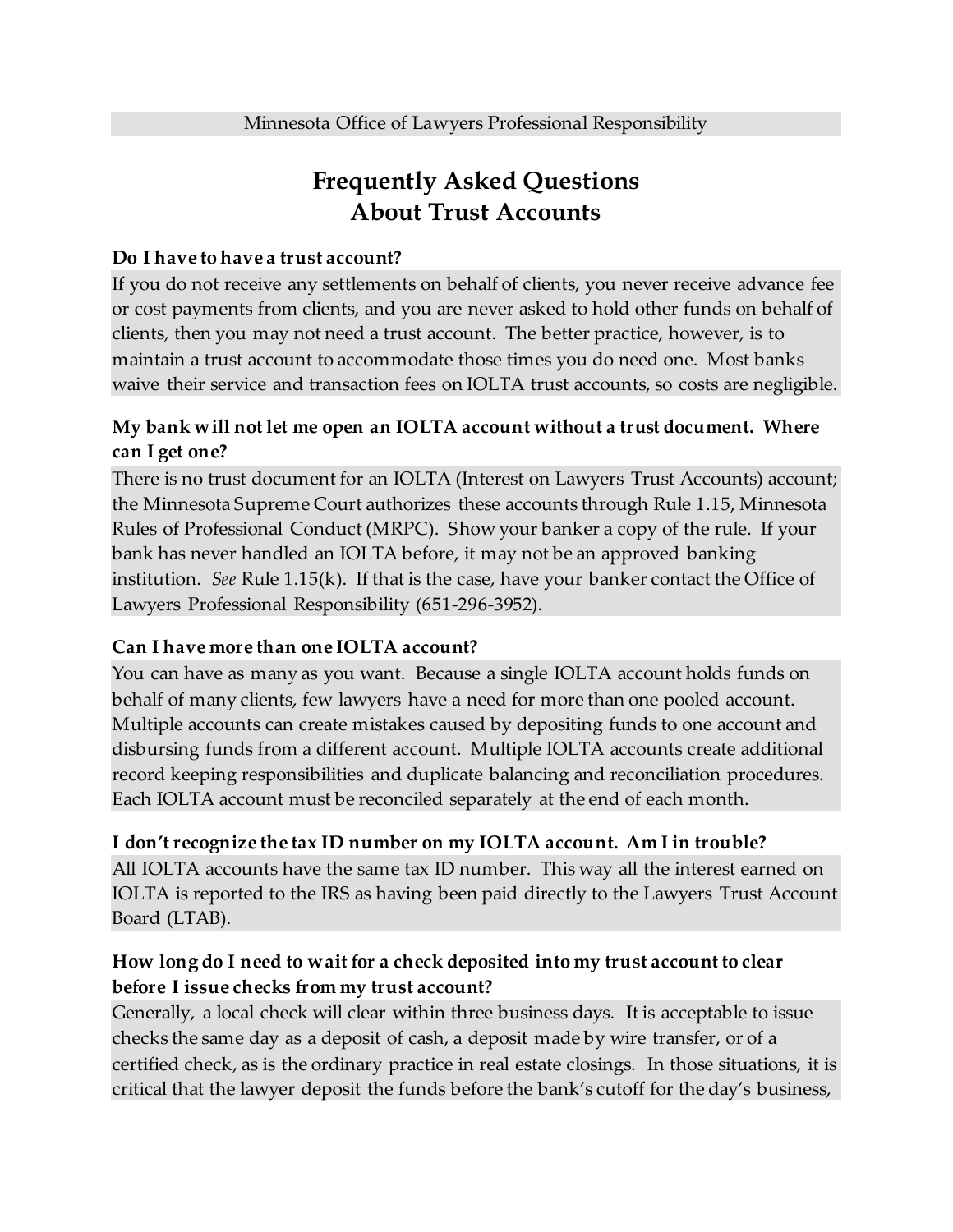which is usually three o'clock. Out of town checks may take up to ten days or longer to clear (i.e. paid by the issuer's bank). Where the lawyer has reason to be concerned about whether a check being deposited will clear, the lawyer should not issue trust account checks against that deposit until he or she has confirmed with the issuing bank that the deposited check has cleared.

### **What records do I need to maintain regarding my trust account?**

Appendix 1 to the Minnesota Rules of Professional Conduct (formerly Lawyers Professional Responsibility Board Opinion No. 9) sets out the record keeping requirements. You can review Appendix 1 b[y clicking here.](http://www.mncourts.gov/lprb/rulesapp1.html) The Director also publishes brochures that explain the record keeping requirements, which are available to Minnesota licensed lawyers by calling the Office (651-296-3952).

## **Can the controller of our law firm sign trust account checks? She's a CPA, but not a lawyer.**

At least one lawyer must sign a trust account check. If your law firm requires two signatures on checks as an internal requirement, you may have a non-lawyer as the second signatory, but a lawyer must also sign every trust account check. This rule is true for all trust account checks, regardless of amount.

# **I practice in rural Minnesota. My clients live far away and, when I settle a case, I'd rather not make clients travel to my office twice (once to endorse the check and sign the release and then again to pick up their disbursement check). Should I issue the client a check and tell them not to cash it or should I post-date the check?**

Neither. The Director has seen numerous cases in which clients have gone directly to the lawyer's bank to cash a check, despite having been told to wait several days. Moreover, banks routinely cash post-dated checks without regard to the date on the check. You must explain to your clients that the settlement funds are not available until they clear the Federal Reserve system, which takes several days (see check clearing question, above). Premature disbursing of funds essentially borrows other client funds in the trust account until the settlement check clears, which violates Rule 1.15.

# **Can I leave a couple thousand dollars in fees in my trust account as a cushion against errors that might otherwise cause an overdraft?**

No. Rule 1.15, MRPC, permits lawyers to keep only a nominal amount of their own funds in the trust account to accommodate routine bank charges. For example, if a lawyer deposits a check from a client and the check bounces, the bank will usually charge a fee to the account. This charge can be deducted from the lawyer's nominal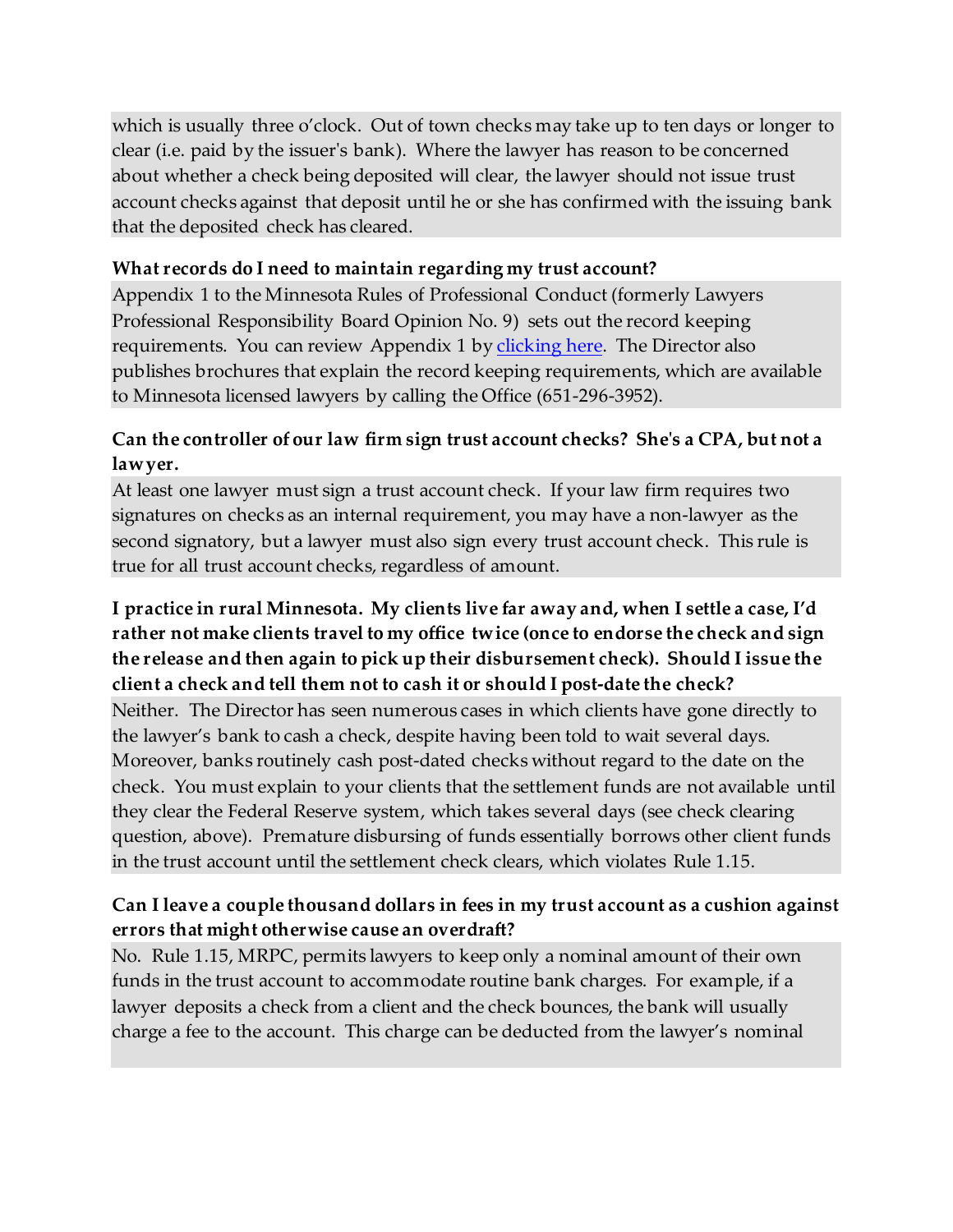funds in the account to avoid taking the funds from some other client, even if it is only for a short period of time. The Director's Office interprets nominal as between \$50 and \$100 for trust accounts with light or moderate activity; as much as \$200 or \$300 may be acceptable for accounts with a significant number of transactions each month. Higher amounts can constitute commingling of a lawyer's funds with client funds and sometimes lull lawyers into foregoing monthly reconciliations.

### **How do I set up a separate trust account for the funds of an individual client?**

A separate interest bearing trust account should be established when the amount of client funds and the time the funds are expected to be held will generate sufficient interest to exceed the service charges and administrative expense associated with setting up a separate account. Some banks will allow you to set up the trust in your client's name and your client's tax ID number, with your law firm as the only signatory. Some banks will not permit firms to establish separate accounts using a client's tax ID number. In these situations, the account should be established as "Trust Account for <client's name>" with your law firm's tax ID number. When the interest is paid to the client, you can issue a Form 1099 to the client for the interest disbursed to the client. It is important that the name of the account indicate that it is held in trust for the client, to give notice to the world, e.g., creditors, that the funds are being held in a fiduciary capacity.

#### **I have decided to move my IOLTA account to another bank. Whom should I notify?**

When you close a trust account, email notification to *iolta@courts.state.mn.us* with your name, the firm name (if applicable), the bank name, the last four digits of the account number and the date the account was closed. Be careful when you transfer the funds that you account for any outstanding checks and that you do not transfer interest that has been credited to the account but not yet paid to LTAB. The bank's computer payment system may automatically transfer the credited interest amount after you have removed the funds, causing an overdraft.

# **Some of my clients want to pay advance fee retainers by credit card. Those transactions should go through my trust account, right?**

Credit card payments present a problem because credit card issuers usually require the lawyer to authorize the issuer to reverse transactions or unilaterally debit the trust account for transaction fees, charges which exceed balance limits, and other costs. This gives a non-lawyer the power to withdraw client funds from a trust account, which is prohibited by Rule 1.15(j), MRPC. While the use of credit cards for payment of funds that are to be held in trust is discouraged, it can be done. Unless the credit card company can credit the funds to the trust account, while debiting all fees exclusively from a business or other non-trust account, all credit card transactions should be